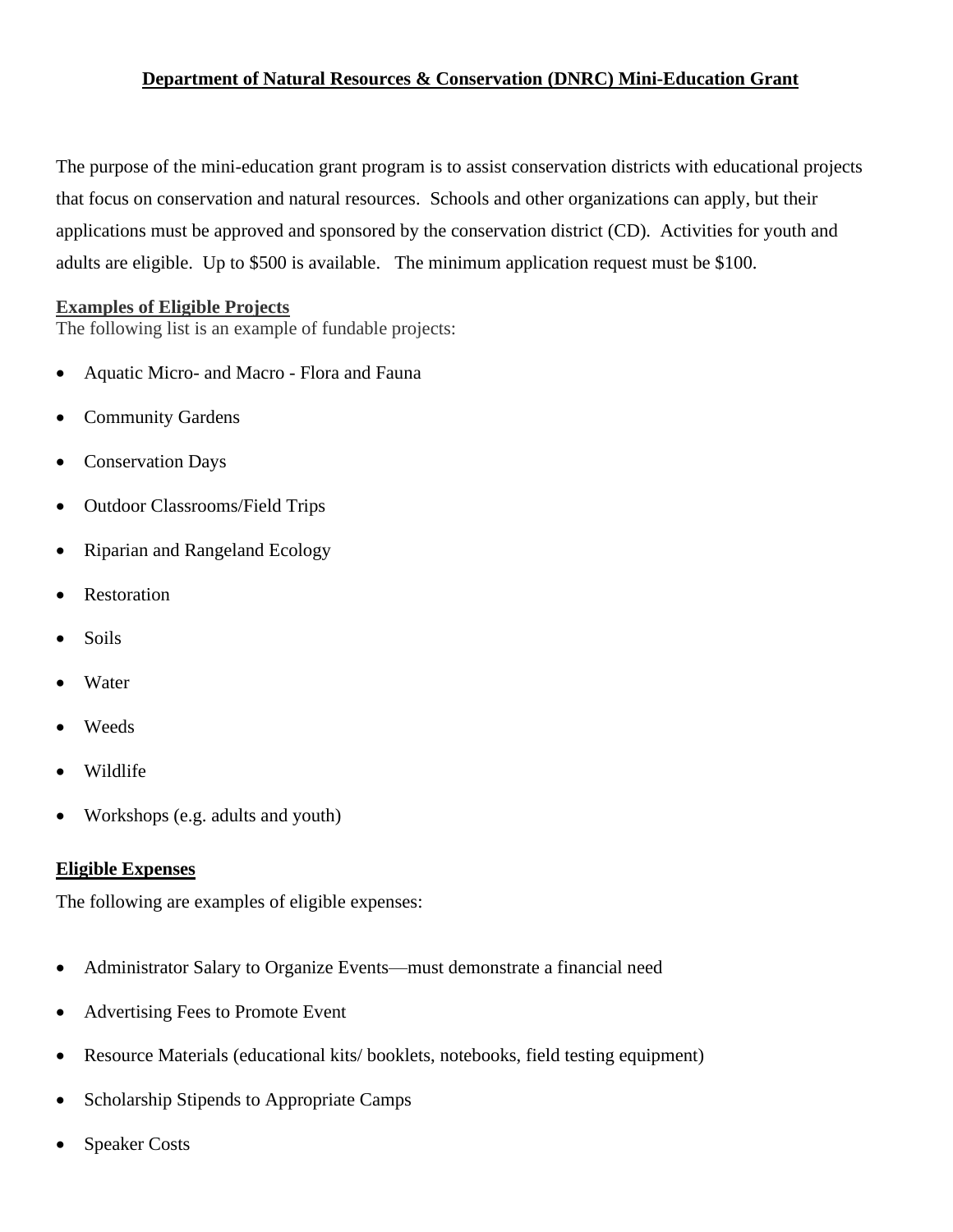- Supplies—Educational
- Transportation Costs for Field Trips

#### **Ineligible Expenses**

Grant funds cannot pay for the following expenses:

- Equipment for Schools (cameras, computers, microscopes, I-Pads)
- Food
- Garbage Bags
- Gloves, Shovels, Rakes
- Pencils
- Administrative costs to prepare the mini-education grant application

#### **Evaluation of Applications**

The Conservation District Bureau staff will evaluate all proposals. *Applicants must use the online form & and submit by 5 p.m. on the day of the deadline.* 

#### **Approved Grants**

After an award is made, the conservation district is notified and a contract is developed between DNRC and the CD. *No goods or services can be procured or charged against the project until a contract has been signed by all parties.* 

**Any organization planning a spring event, should apply in July or October. This will allow time to have a contract finalized so the CD can purchase the goods or services for its event.**

#### **Payment & Reports**

Grant payments are paid upon receipt of a final report and vendor's invoice from the conservation district. The vendor's invoice must include receipts for the goods and services procured. The final report and vendor invoice must be submitted to DNRC before the grant agreement expires.

# **Contact Information**

It you have questions contact:

### **DNRC Staff**